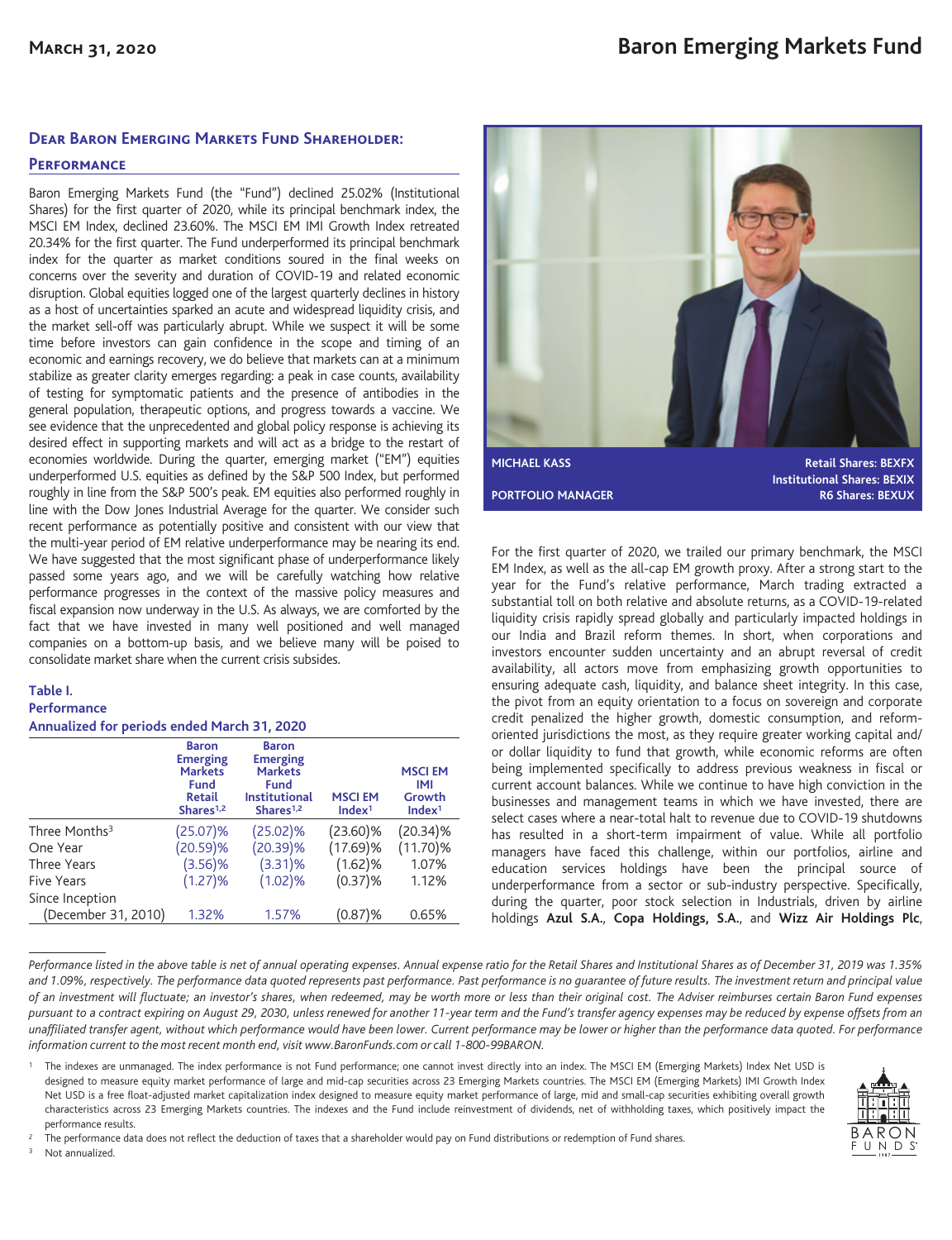# **Baron Emerging Markets Fund**

detracted the most from relative performance. In addition**,** an underweight position in the Communication Services sector led to poor allocation effect here, while the COVID-19 shutdown led to a disappointing outlook for **Cogna Educacao SA**, a Brazilian education provider, which resulted in adverse stock selection effect in the Consumer Discretionary sector. Offsetting a portion of the above, a substantial overweight position in the Health Care sector, led by our China value-added holdings **Zai Lab Limited** and **Shenzhen Mindray Bio-Medical Electronics Co., Ltd.**, as well as strong stock selection effect and an overweight position in Information Technology, led by China cloud software and data center holdings **GDS Holdings Limited**, **Glodon Company Limited**, and **Kingdee International Software Group Co. Ltd**., contributed solid relative outperformance during the quarter. From a country perspective for the first quarter, China was the standout performer, which was more than offset by an overweight position as well as poor selection effect in Brazil.

#### **Table II.**

**Top contributors to performance for the quarter ended March 31, 2020**

|                                                    | Percent<br>Impact |
|----------------------------------------------------|-------------------|
| Zai Lab Limited                                    | 0.24%             |
| Shenzhen Mindray Bio-Medical Electronics Co., Ltd. | 0.23              |
| <b>Tencent Holdings Limited</b>                    | 0.22              |
| <b>GDS Holdings Limited</b>                        | 0.19              |
| Kingdee International Software Group Co. Ltd.      | 0.18              |

**Zai Lab Limited** is a China-based biotechnology company in-licensing drugs from developed countries to bring to the Chinese health care market that is still massively underdeveloped. Shares contributed to performance as Zai has benefitted from its transition to a commercial stage company with both Zejula and Optune launched or launching in cancer indications, and from increased investor awareness of the future potential of a Chinese health care/biotechnology market.

Shares of **Shenzhen Mindray Bio-Medical Electronics Co., Ltd.**, a leading medical device manufacturer of patient monitoring systems, ventilators, invitro diagnostics, and ultrasounds in China, rose in the quarter as the spread of COVID-19 created significant demand for Mindray's products. The company is well positioned to benefit from the growing global demand for medical equipment, and we believe Mindray can sustain 20% to 25% earnings growth over the next few years as it continues to expand its product offering and gain market share from smaller competitors.

**Tencent Holdings Limited** operates the leading social network and messaging platforms (QQ, WeChat), the largest online entertainment and media business, and the largest online PC and mobile gaming business in China. Shares rose this quarter on strong fourth quarter financial results and the potential increase in user activity on its platforms during the COVID-19 pandemic. In the long term, we believe Tencent can grow each of its large business segments for years to come given its track record of execution, scale, and unique and diversified online assets.

**GDS Holdings Limited** is a leading Chinese data center operator within Tier 1 cities. Shares increased on robust quarterly results and full-year outlook, accelerating bookings growth, continued strong cloud growth from its core customers, and several M&A opportunities to augment growth. We retain conviction in GDS due to durable secular tailwinds in cloud adoption (early innings in China), increased visibility of growth/funding, and its status as a provider of choice to China's leading technology companies.

**Kingdee International Software Group Co. Ltd.** is a leading enterprise resource planning ("ERP") software company in China with an emphasis on the small/medium enterprise sector. Shares appreciated during the quarter as COSMIC Cloud, a key growth product for large clients, performed better than investors expected. Overall demand for Kingdee's ERP services remained resilient and margin outlook remained positive despite the COVID-19-related market disruption. We remain confident in Kingdee's ability to excel in the vastly underpenetrated enterprise software market.

#### **Table III.**

**Top detractors from performance for the quarter ended March 31, 2020**

|                                    | Percent<br>Impact |
|------------------------------------|-------------------|
| Azul S.A.                          | $-1.23%$          |
| Cogna Educacao SA                  | $-1.19$           |
| Petroleo Brasileiro S.A. Petrobras | $-1.15$           |
| Bajaj Finance Limited              | $-0.85$           |
| Sberbank of Russia PISC            | $-0.75$           |

**Azul S.A.** is one of the leading airlines in Brazil. Shares declined sharply due to the COVID-19 pandemic, with airlines in Brazil grounding up to 90% of flights. We think the company has enough liquidity to weather this storm and believe Azul's competitive advantages, such as its leading market position on many destinations and limited-to-no competition for 72% of its routes will drive above industry margins and returns during the recovery period.

**Cogna Educacao SA** is the leading post-secondary company in Brazil offering on-site and distance learning programs for higher education as well as a smaller K-12 program. It has been a leader in its business with high Ministry of Education quality metrics for many years. However, the stock declined sharply after the company had to shut down its campuses due to the COVID-19 pandemic. We are in the process of re-assessing our position and Cogna's ability to withstand the disruption.

**Petroleo Brasileiro S.A. Petrobras**, one of the largest integrated oil & gas companies in the world focused on developing deep-water oil fields in offshore Brazil, detracted in the quarter. Shares declined due to the collapse in oil prices driven by to the COVID-19 pandemic's negative impact on demand. Further weighing on the stock were concerns over Russia's decision to ramp oil supply into a declining demand environment. We sold our position in the company due to supply/demand uncertainty in the current environment.

Shares of **Bajaj Finance Limited**, a leading non-bank financial company in India, detracted from performance in the quarter. Shares declined over concerns of a broad market slowdown and the expected negative impact on the company's near-term growth outlook. We think Bajaj is well positioned to benefit from the growing demand for consumer financial services, and we retain conviction in the company due to its best-in-class management team, robust long-term growth outlook, and conservative risk management frameworks. We believe Bajaj's earnings can compound at 25% to 30% CAGR over the next three to five years.

**Sberbank of Russia PJSC** is the largest bank in Russia with operations in Central Europe and other former Soviet Union countries. Shares declined in part due to Russia's decision to withdraw from the OPEC+ agreement, which led to a significant decline in the price of oil and a large devaluation in the currency. Concerns over rising loan defaults and declining demand for banking services due to the COVID-19 pandemic also pressured share prices. We believe Sberbank's strong balance sheet and liability franchise should allow it to withstand these temporary shocks.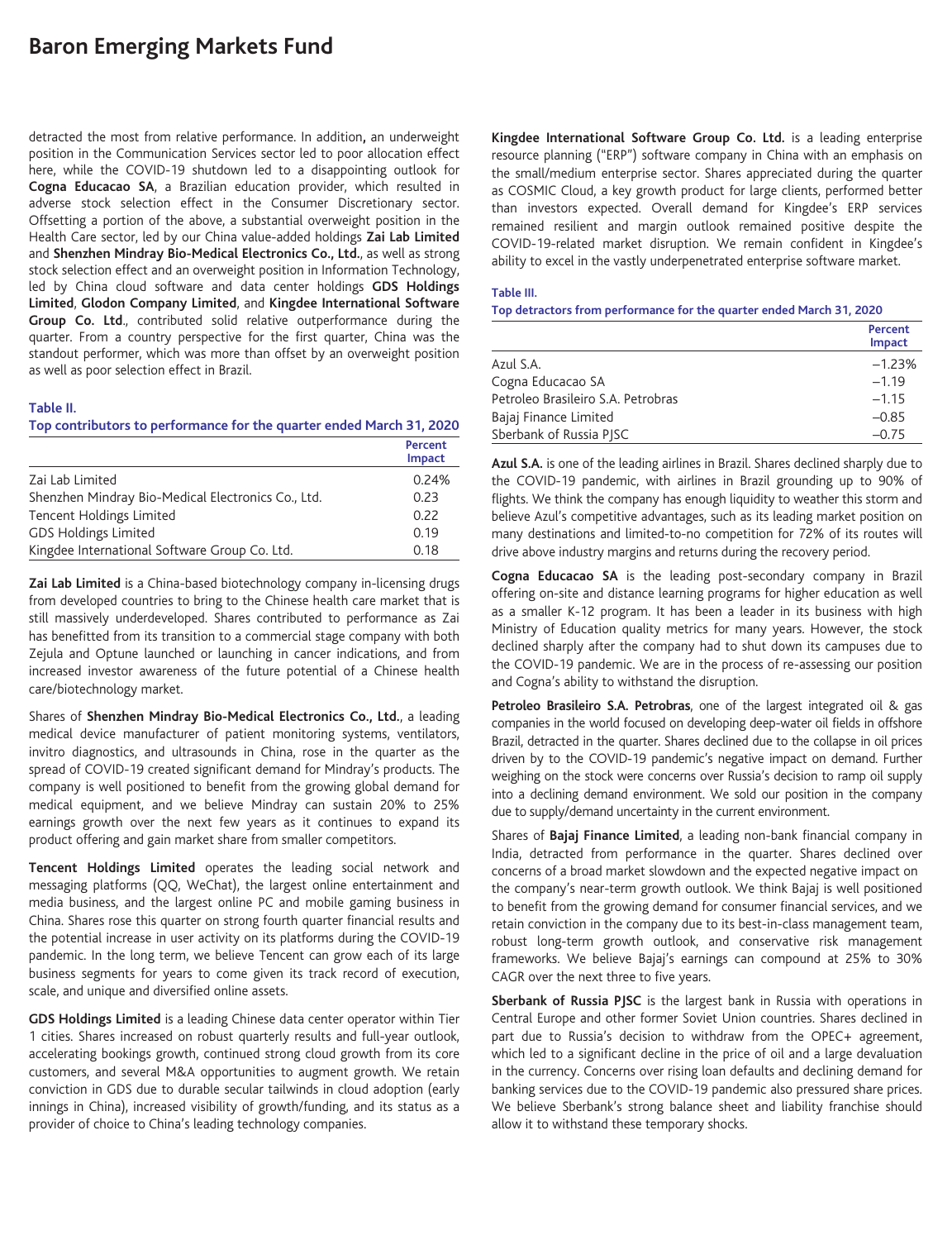# **Portfolio Structure**

| Table IV.                            |            |
|--------------------------------------|------------|
| Top 10 holdings as of March 31, 2020 |            |
|                                      | Percent of |

|                                                  | <b>Net Assets</b> |
|--------------------------------------------------|-------------------|
| Alibaba Group Holding Limited                    | 6.8%              |
| Tencent Holdings Limited                         | 4.9               |
| Taiwan Semiconductor Manufacturing Company Ltd.  | 3.9               |
| Samsung Electronics Co., Ltd.                    | 3.6               |
| Zai Lab Limited                                  | 2.2               |
| China Conch Venture Holdings Ltd.                | 2.2               |
| <b>GDS Holdings Limited</b>                      | 2.2               |
| Reliance Industries Limited                      | 1.9               |
| Ping An Insurance (Group) Company of China, Ltd. | 1.8               |
| Sberbank of Russia PJSC                          | 1.5               |

## **Exposure by Country**

#### **Table V.**

**Percentage of securities by country as of March 31, 2020**

|                      | <b>Percent of</b><br><b>Net Assets</b> |
|----------------------|----------------------------------------|
| China                | 44.5%                                  |
| India                | 17.6                                   |
| <b>Brazil</b>        | 7.1                                    |
| Taiwan               | 5.8                                    |
| Korea                | 5.4                                    |
| Mexico               | 4.0                                    |
| Russia               | 3.1                                    |
| Philippines          | 1.9                                    |
| South Africa         | 1.5                                    |
| Hong Kong            | 1.3                                    |
| Argentina            | 1.2                                    |
| Indonesia            | 1.0                                    |
| Japan                | 0.9                                    |
| Panama               | 0.8                                    |
| Thailand             | 0.8                                    |
| United Arab Emirates | 0.7                                    |
| Hungary              | 0.6                                    |
| Norway               | 0.4                                    |

*Exposure by Market Cap:* The Fund may invest in companies of any market capitalization, and we have generally been broadly diversified across large-, mid-, and small-cap companies, as we believe developing world companies of all sizes can exhibit attractive growth potential. At the end of the first quarter of 2020, the Fund's median market cap was \$8.9 billion, and we were invested 84.4% in large- and giant-cap companies, 12.3% in mid-cap companies, and 1.7% in small- and micro-cap companies as defined by Morningstar, with the remainder in cash and private securities.

# **Recent Activity**

During a quarter of extreme volatility, we added several new positions, mostly comprising companies we have researched over a long period of time and are related to existing themes. After material price corrections, we perceived a considerable buying opportunity. During the quarter, we initiated a position in **Galaxy Entertainment Group Limited**, a Hong Konglisted operator of integrated casino resorts in Macau. Macau is coming off a difficult 2019, as a slowdown in Chinese economic growth due to trade tensions with the U.S. caused VIP revenue to decline significantly; 2020 had an even tougher start, as the COVID-19 outbreak has driven a near-total collapse in visitation and revenue since January. Of course, this shock presented a unique long-term buying opportunity, in our opinion. Galaxy has one of the best balance sheets in global leisure, with \$6.5 billion of net cash on hand, more than enough to weather even an extended shutdown lasting several quarters or more. Beyond 2020, we believe Macau will recover and grow steadily, as mainland Chinese visitation continues its secular growth on the back of increased Macau hotel supply and improved high-speed rail and border crossing access. In particular, we note that Galaxy's business is essentially driven by the mass segment, which has much higher profitability and less cyclicality than the VIP segment. The mass segment now accounts for over 80% of Galaxy's EBITDA and represents essentially all the company's growth. Galaxy has some of the best assets in Macau and among the best growth pipeline, with two new phases of its flagship Galaxy Macau cluster coming online in the next three years. Given the company's legacy in construction and the success of its previous developments on Cotai, we believe these additions will be highly accretive to shareholder earnings.

We also initiated a position in **Bharti Airtel Limited**, which is a dominant mobile services provider in India. While we typically shy away from more capital intensive and competitive businesses such as telecommunications & data, we view the investment in Bharti as unique because the Indian telecommunications industry is undergoing accelerated consolidation and transitioning into a quasi-duopoly. The industry's weakest player, Vodafone Idea, has reached the verge of bankruptcy amid ongoing pricing pressure and a leveraged balance sheet. We believe Bharti stands to benefit from market share gains along with government intervention that is likely to mandate a data pricing floor and several other industry relief measures. We believe mobile tariffs should double over the next four to five years in order to ensure that existing providers can both serve customers and meet financial and government obligations, which should generate meaningful upside for Bharti's shareholders.

During the quarter, we established a position in **Novatek PJSC**, after the abrupt disagreement between Russia and Saudi Arabia regarding oil production cuts sparked a major correction in the company's share price. Novatek is one of the largest and lowest cost liquified natural gas ("LNG") producers in the world. We are bullish on the long-term growth outlook for LNG as a substitute for coal, diesel, and other much more environmentally unfriendly carbon fuel sources. In particular, we expect natural gas demand to benefit from progressive environmental policies in China, India, and many emerging markets. Novatek is a well-managed and competitively advantaged company with a proven track record and proprietary technology, while its founder/CEO remains a major shareholder. Novatek has a deep pipeline of LNG export projects, which we believe remain well funded even in the current low LNG pricing environment, which should allow LNG sales to triple by 2030.

We have been following **Hindustan Unilever Limited**, the largest consumer goods businesses in India, for several years. We initiated a position during the quarter after the market offered a rare and opportunistic entry price. Hindustan Unilever has a deep and talented management team and is a best-in-class company with an established presence in India for over 100 years. The company's strong parentage (Unilever Plc) enables it to remain at the forefront of product innovation while its economies of scale and near ubiquitous pan-India distribution delivers quality products at affordable prices. The company continues to gain market share from smaller, sub-scale competitors that have been adversely impacted by the implementation of the GST tax reform in India, and we believe it is well positioned to generate mid- to high-teens earnings growth over the next several years driven by India's favorable consumer demographics, distribution expansion, and premiumization of product portfolios.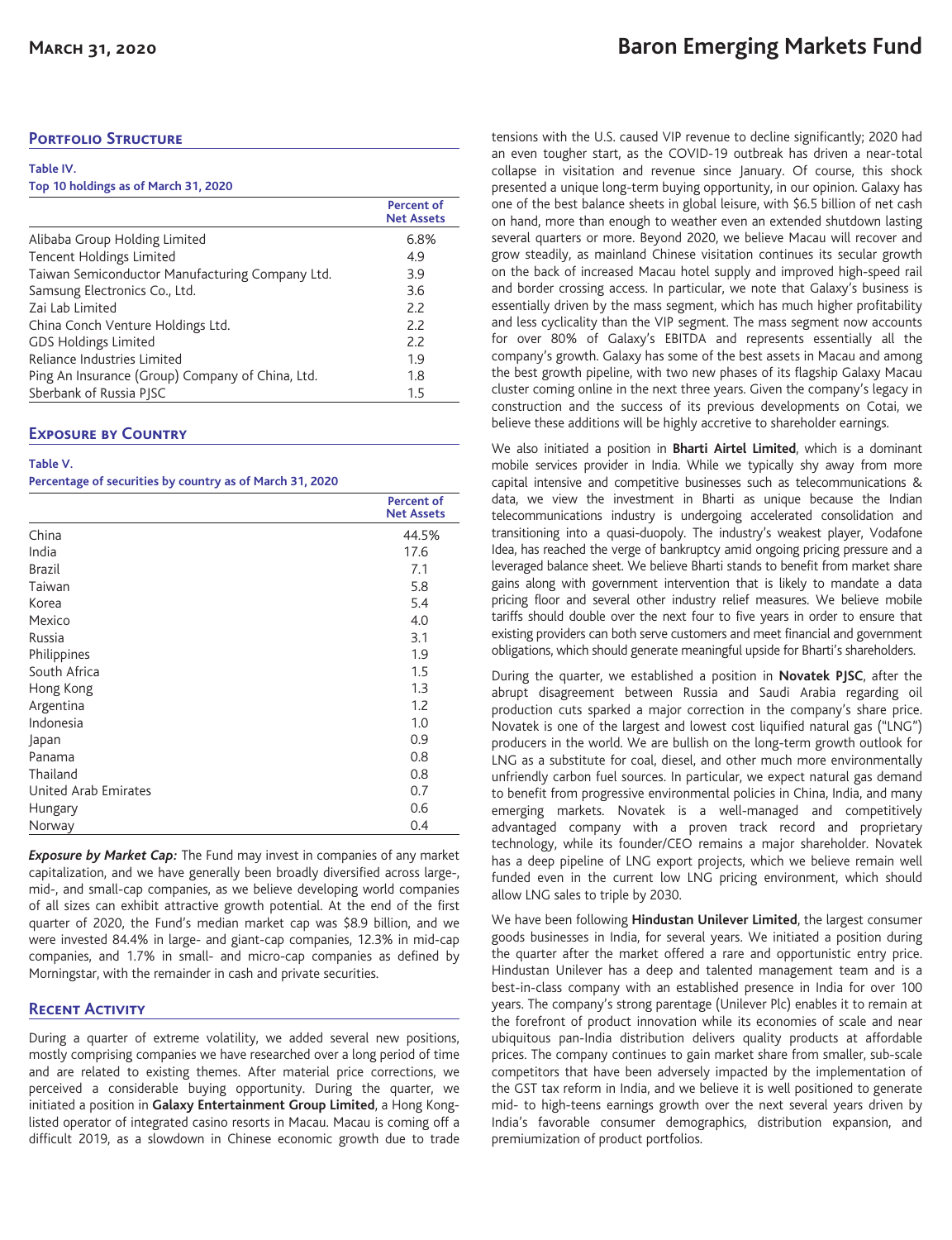# **Baron Emerging Markets Fund**

Related to our China value-added theme, we initiated positions in **Kingsoft Corporation Ltd**. and **Hangzhou Tigermed Consulting Co., Ltd.** Kingsoft, our third China software investment, is a cloud internet services, gaming, and productivity software developer. Kingsoft Cloud and WPS Office are set to capture strong secular growth in data demand and software penetration, while WPS Office, in particular, is a 20-year old household name in productivity software with over 400 million users and currently a low level of monetization. We believe the market underappreciates Kingsoft's industry leadership and the substantially untapped software industry in China that could drive meaningful earnings growth in the coming years. Hangzhou Tigermed is a provider of clinical trial and research services for global and domestic pharmaceutical and related firms. The company has earned consistent market share expansion via strong performance and additional capabilities, and we believe Hangzhou Tigermed's domestic opportunity is at the beginning of a long runway as China's early-stage biotechnology development is now exploding from a small base.

As always, changes in perceived longer-term fundamentals, emerging government or regulatory challenges, or disappointing capital allocation and/or corporate governance cause us to reassess certain holdings. During the first quarter, we exited **Momo Inc.**, **Petroleo Brasileiro S.A. Petrobras**, **Taiwan Mobile Co., Ltd.**, **CNOOC Limited**, **Bangkok Bank Public Co. Ltd.**, and **Pepkor Holdings Limited** in favor of what we perceived as superior opportunities.

## **Outlook**

In our year end 2019 letter, we suggested that EM and international equities were likely entering a period of enhanced earnings recovery, as global policymakers had pledged to remain accommodative, while the trade compromise among the U.S. and China suggested an acceleration in global trade and economic conditions. Further, we believed that such improving conditions, as well as a de facto commitment by China to not allow further RMB depreciation as part of the trade compromise, would likely mark the beginning of a reversal of the material capital outflows from EM assets that had occurred in recent years and that had been exacerbated by U.S. foreign policy aggression.

By and large, the year began on solid footing for global equities, as markets looked through the U.S. airstrike, which killed Qassem Soleimani, and remained stable when confronting the initial COVID-19 outbreak in Wuhan, China. While EM equities, led by China, began to lag as details of the virus and the measures taken to combat it became evident, global investors largely remained of the view that virus-related disruption would not likely be orders of magnitude greater than the several previous epidemics encountered over the past 30 years, and that the likely near-term earnings impact would be transitory and not materially impair longer-term asset and equity values. In the last week of February, it became clear that Italy and other European countries were encountering a parabolic rise in cases, and a global crisis and associated market panic were underway within days.

In our view, this economic and market shock is different from any that any current investor has experienced, and in many ways is unprecedented. Bear markets generally occur when, after an extended period of prosperity and credit expansion, asset price, consumer or commodity inflation requires central bankers to act to tighten credit conditions. If managed well, this will slow credit and economic growth and trigger a stock market correction, but if credit tightens too much, it will provoke a credit contraction/liquidity crisis, an economic recession, and an equity bear market. This type of recession sends advance warning signals and results in weak corporate revenue and a contraction in earnings, but not a near total loss of revenue generation. In this case, an exogenous shock has provoked a complete economic halt, albeit temporary, which in turn has precipitated an acute global liquidity crisis. In a matter of a couple weeks, global credit markets turned dysfunctional, and a breakdown of traditional correlations forced leveraged investment pools to de-lever and sell into an illiquid market. The good news here is that global policymakers, and particularly the U.S. Federal Reserve, have responded with unprecedented speed and force. If the U.S. credit markets were the epicenter of the liquidity crisis at its recent peak, the relatively quick recovery of those markets and return to smoother functioning is a positive forward-looking signal, suggesting the liquidity strains are likely abating and equities can at a minimum stabilize. We believe the global policy support is currently playing defense, but as we gain clarity on the peak in cases worldwide, adequate testing capacity, antibody presence in the general population, and potential therapeutics and vaccines, we believe the policy stimulus in the pipeline can begin to play offense. Finally, we recognize how uncertain the world has become on many fronts, but forced selling, deleveraging, fear, and bearishness have all reached extreme levels. The fact that this crisis has no direct analogue suggests that we are also not likely to know when the market has substantially fully priced in the disruption and damage to earnings and/or balance sheets, and we must also consider that the global economy is likely to "turn back on" only several weeks from now, when balancing health, mortality, and economic risks will become more nuanced.

Turning to EM markets, while there is no shortage of commentary on the scope of the challenge the virus presents to such countries, we also believe there are several offsetting positives. First, many developing world countries, notably India, have much younger populations, suggesting the mortality risk could be materially lower. Many also have warm climates which may mute the viral spread. Second and shifting from the health challenge to financial stress, while most EM countries lack the fiscal room to maneuver that the U.S. or Germany are exercising, most are quickly advancing lessermagnitude measures supportive to their real economies. Further, we believe the emerging markets are economically and financially integrated with the world to an extent that the U.S. Federal Reserve understands it must act to inject liquidity support. We believe Fed measures thus far support their responsibility to the international financial system as the issuer of the world's reserve currency and, by extension, will continue to move to satiate